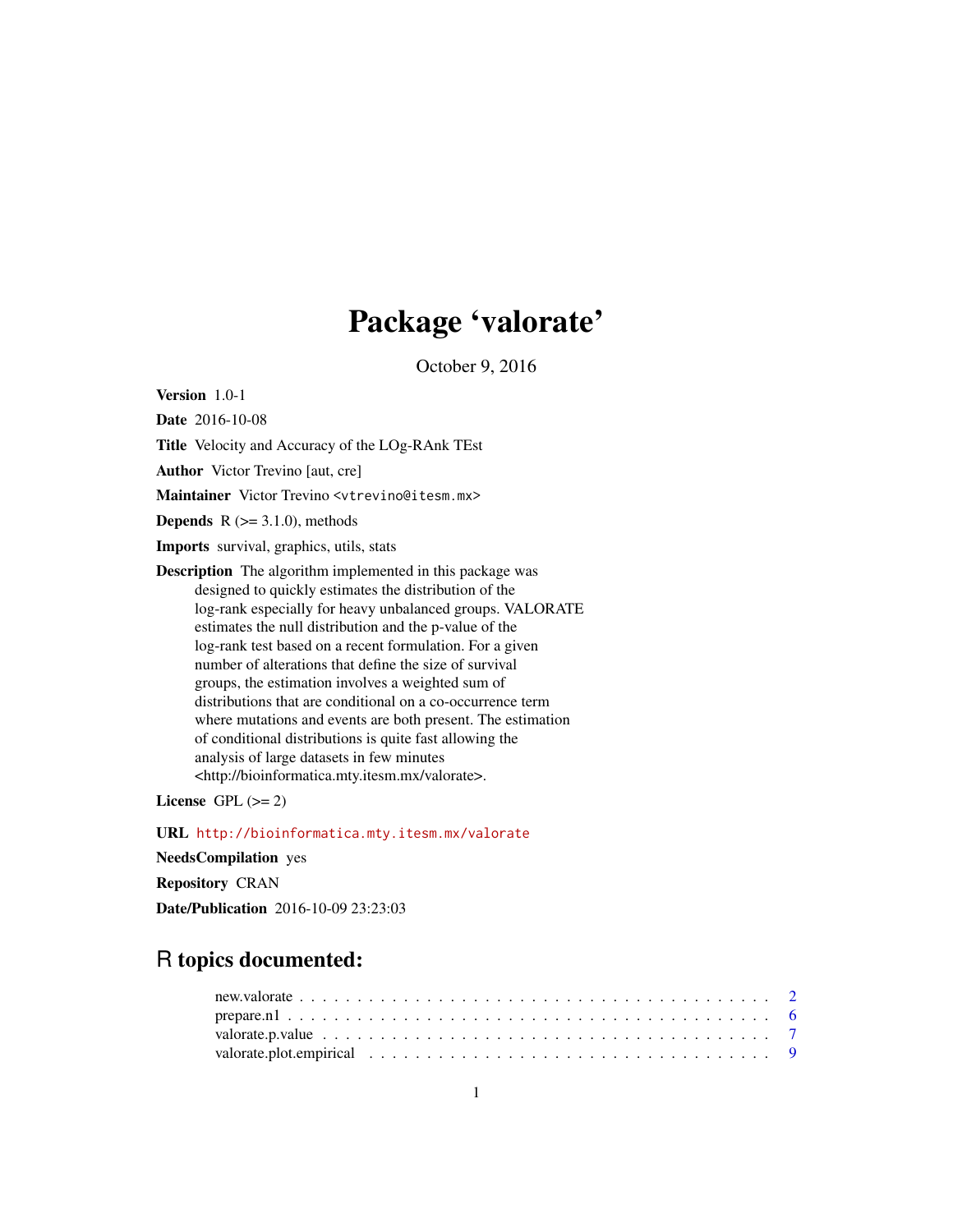#### <span id="page-1-0"></span>2 new.valorate 2

| Index |                                                                                                                                                                                                                                | 10 |
|-------|--------------------------------------------------------------------------------------------------------------------------------------------------------------------------------------------------------------------------------|----|
|       | valorate survdiff enterprise on the context of the context of the context of the context of the context of the context of the context of the context of the context of the context of the context of the context of the contex |    |
|       |                                                                                                                                                                                                                                |    |
|       |                                                                                                                                                                                                                                |    |
|       |                                                                                                                                                                                                                                |    |
|       |                                                                                                                                                                                                                                |    |

#### <span id="page-1-1"></span>new.valorate *CREATE A VALORATE OBJECT*

#### Description

Creates a new valorate object from the survival information and basic parameters. new.valorate.

#### Usage

```
new.valorate(time, status, censored, rank, sampling.size=max(10000, 2e+05/events),
min.sampling.size=1000, tails=2, sampling.ties=30,
weights.method=c("logrank", "Wilcoxon", "Tarone-Ware", "Peto",
"Flemington-Harrington", "Trevino", "user")[1],
weights.parameters=list(p=1, q=1, t=3), weights,
   verbose=FALSE, save.sampling=TRUE, method="C",
   estimate.distribution.parameters=c("empirical","gaussian","beta","weibull")[1])
```

| time          | character or numeric vector representing the survival time. If character it could<br>be "76+" representing 76 units of time and censored. In this case, the censored<br>parameter should not be provided.                                                                                                               |
|---------------|-------------------------------------------------------------------------------------------------------------------------------------------------------------------------------------------------------------------------------------------------------------------------------------------------------------------------|
| status        | numeric or logical vector representing the status (1 for event and 0 for censor-<br>ing). This should be specified in the same order than the time argument and only<br>if time was specified and does not include the censoring "+" indicator within.                                                                  |
| censored      | numeric or logical vector representing the censoring status (1 for censored and<br>0 for event). This should be specified in the same order than the time argument<br>and only if time was specified and does not include the censoring "+" indicator<br>within.                                                        |
| rank          | a numeric or logical vector representing time-ordered subjects and whether they<br>are events (1 or TRUE) or censoring observations (0 or FALSE). If rank is pro-<br>vided, time and status, censored should not. This argument is basically the 'c'<br>vector of the log-rank formulation in the VALORATE publication. |
| sampling.size | a numeric value representing the length of random samples of the survival group<br>vector (basically the 'x' vector, see the publication and references) that will be<br>used to estimate the log-rank distribution. See the details section. The default is<br>max(10000,200000/events).                               |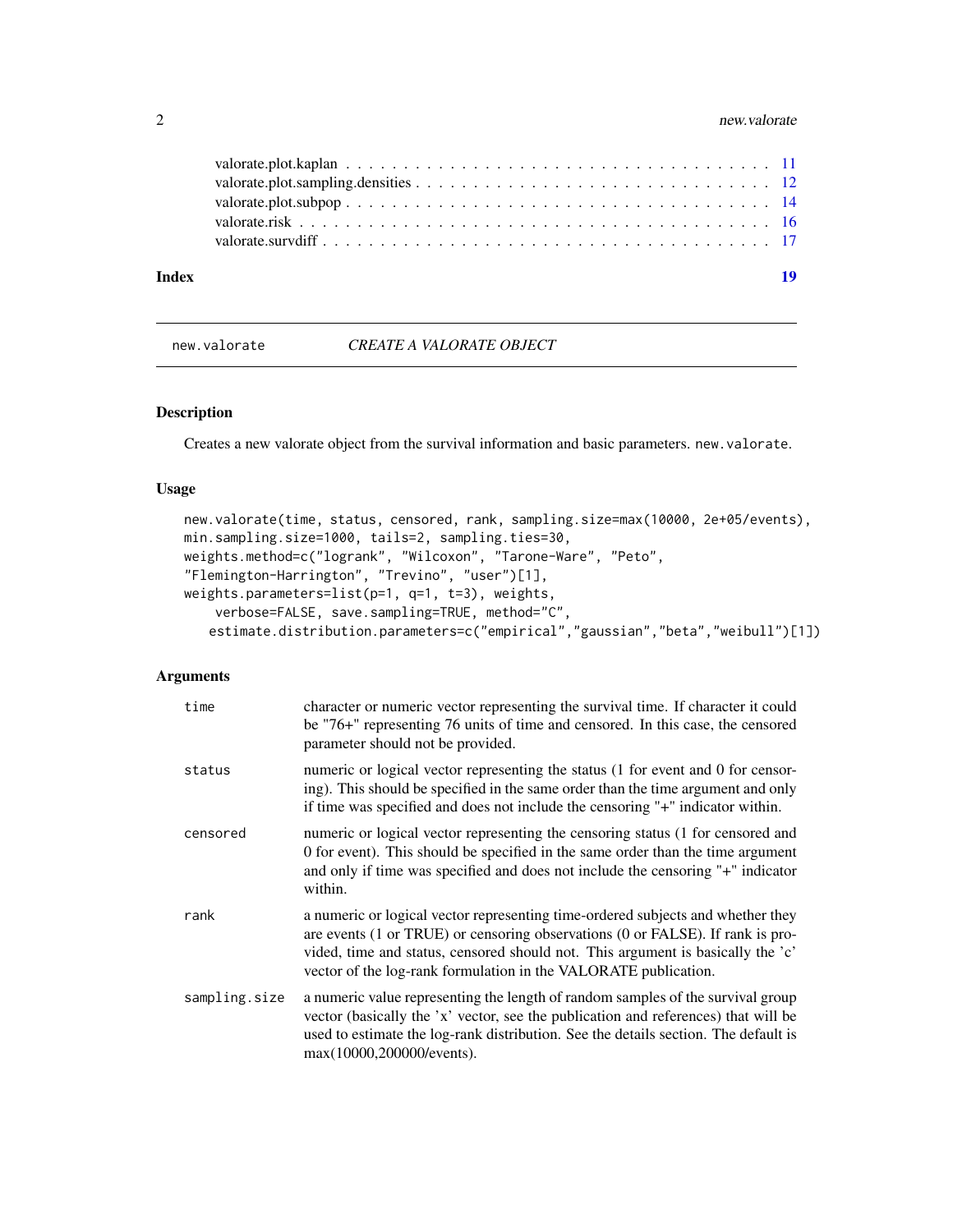<span id="page-2-0"></span>

| min.sampling.size  |                                                                                                                                                                                                                                                                                                                                                                                                                                                                                                                                                                                                                                                                                                                         |
|--------------------|-------------------------------------------------------------------------------------------------------------------------------------------------------------------------------------------------------------------------------------------------------------------------------------------------------------------------------------------------------------------------------------------------------------------------------------------------------------------------------------------------------------------------------------------------------------------------------------------------------------------------------------------------------------------------------------------------------------------------|
|                    | a numeric value representing the minimum number of random samples of the<br>survival group vector. See the details section. The default is 1000.                                                                                                                                                                                                                                                                                                                                                                                                                                                                                                                                                                        |
| tails              | a numeric value indicating whether the p-values generated will represent a 1 tail<br>or two-tails (the default is two-tails).                                                                                                                                                                                                                                                                                                                                                                                                                                                                                                                                                                                           |
| sampling.ties      | a numeric value indicating the number of permutations of tie positions used for<br>the estimation of the log-rank distribution. The default is 30.                                                                                                                                                                                                                                                                                                                                                                                                                                                                                                                                                                      |
|                    | weights.method a character specifying the type of log-rank test (see books in references). It<br>can be "logrank" (default), "Wilcoxon", "Tarone-Ware", "Peto", "Flemington-<br>Harrington", "Trevino", and "user". In case of "user", the 'weights' parameter<br>should also be specified                                                                                                                                                                                                                                                                                                                                                                                                                              |
| weights.parameters |                                                                                                                                                                                                                                                                                                                                                                                                                                                                                                                                                                                                                                                                                                                         |
|                    | a list of values for 'weights.method'. "Flemington-Harrington" uses a p and q<br>parameters. "Trevino" uses a t parameter. The default is $list(p=1,q=1,t=3)$ .                                                                                                                                                                                                                                                                                                                                                                                                                                                                                                                                                         |
| weights            | a numeric vector having order according to the 'time' or 'rank' parameter only<br>for "user" weights.method                                                                                                                                                                                                                                                                                                                                                                                                                                                                                                                                                                                                             |
| verbose            | a logical value indicating whether estimation should show messages of partial<br>calculations. The default is FALSE.                                                                                                                                                                                                                                                                                                                                                                                                                                                                                                                                                                                                    |
| save.sampling      | a logical value indicating whether all sampling will be saved within the VALO-<br>RATE object. The default is TRUE. This can be used to avoid saving all sam-<br>pling and save memory. See details about memory usage.                                                                                                                                                                                                                                                                                                                                                                                                                                                                                                 |
| method             | a character value either "R" or "C" that specify the implemented method of<br>calculation. Both should generate same values but "C" is by far faster (de-<br>fault=" $C$ "). This can be used in cases where $C$ calculations does not work for<br>any reason or to compare methods and algorithms.                                                                                                                                                                                                                                                                                                                                                                                                                     |
|                    | estimate.distribution.parameters                                                                                                                                                                                                                                                                                                                                                                                                                                                                                                                                                                                                                                                                                        |
|                    | a character vector containing subsets of "empirical", "gaussian", "beta", and "weibull".<br>The default is "empirical". This has not been extensively explored but attempts<br>to fit the observed log-rank distribution using sums of other distributions whose<br>parameters are estimated after sampling. The "empirical" means nothing basi-<br>cally whereas "gaussian" for example means the estimation of mean and stan-<br>dard deviation of the observed conditional log-ranks. The results of these es-<br>timations can be viewd by valorate.plot.empirical or within the corresponding<br>variables of the @subpop environment. This is experimental and is not intended<br>for most users and applictions. |
|                    |                                                                                                                                                                                                                                                                                                                                                                                                                                                                                                                                                                                                                                                                                                                         |

The values in time and censored arguments do not need to be sorted by time but it is assumed that further specification of survival groups (e. g. calls to valorate.survdiff) will be provided in the corresponding order than that of this parameter. This function generates a VALORATE object prepared to run further analyses on the estimation of log-rank distributions for the specified population. See the 'value' section for details.

It is critical for computation time and memory the handling of the sampling. This can be managed by the sampling.size and min.sampling.size.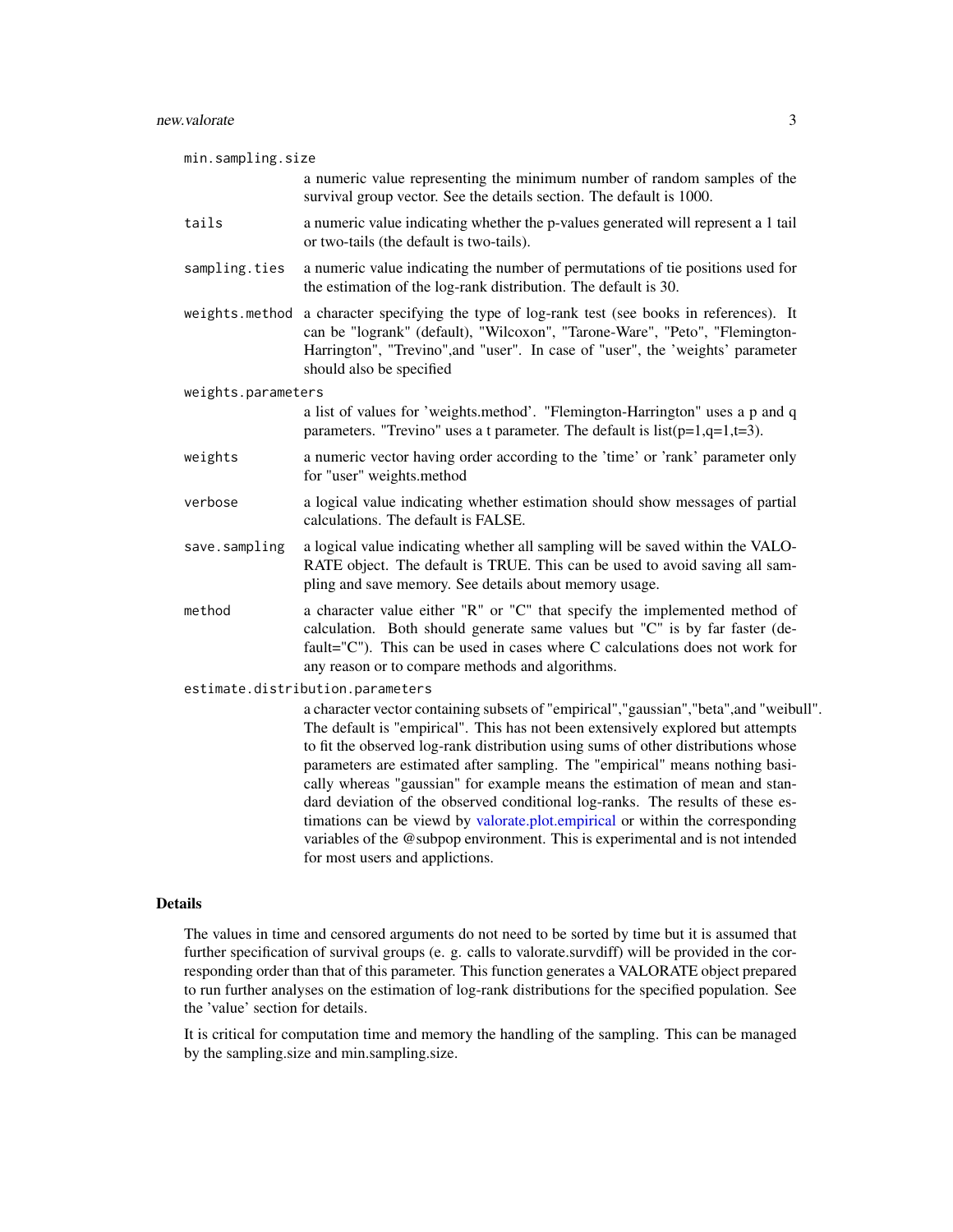To save memory, save.sampling can be set to FALSE. In this case, valorate will estimate a  $\sim$ 1000 breaks histogram to store each conditional log-rank distribution. However, this strategy will lead in loosing resolution and therefore precision in the estimation of p-values. Thus, save.sampling=FALSE is not recommended for most applications.

#### Value

A valorate object.

| S                 | numeric vector representing the subjects ordered in time. This is basically the<br>same than 'rank' argument if specified. So, this is the 'c' vector of the log-rank<br>formulation in the VALORATE publication.                                                                                                                                                                                                                                                                                                                                                                                                                                                                                                                                                 |
|-------------------|-------------------------------------------------------------------------------------------------------------------------------------------------------------------------------------------------------------------------------------------------------------------------------------------------------------------------------------------------------------------------------------------------------------------------------------------------------------------------------------------------------------------------------------------------------------------------------------------------------------------------------------------------------------------------------------------------------------------------------------------------------------------|
| n                 | the total number of subjects. It should be equal to the length of s.                                                                                                                                                                                                                                                                                                                                                                                                                                                                                                                                                                                                                                                                                              |
| events            | the total number of events observed. It should be equal to the sum of s.                                                                                                                                                                                                                                                                                                                                                                                                                                                                                                                                                                                                                                                                                          |
| parameters        | this is a list of the parameters specified.                                                                                                                                                                                                                                                                                                                                                                                                                                                                                                                                                                                                                                                                                                                       |
| sampling.size     | the 'total' number of sampling used to estimate the log-rank distribution. The<br>computation time and memory depends largely in this value. Many numeric<br>vectors will be created whose sum of their length will be approximately this<br>value. This may be a copy of the original argument.                                                                                                                                                                                                                                                                                                                                                                                                                                                                  |
| min.sampling.size |                                                                                                                                                                                                                                                                                                                                                                                                                                                                                                                                                                                                                                                                                                                                                                   |
|                   | the minimum number of sampling that will be used to estimate a conditional<br>log-rank distribution (conditional to 'k' co-occurrences, see publication and ref-<br>erences below). This may be a copy of the original argument.                                                                                                                                                                                                                                                                                                                                                                                                                                                                                                                                  |
| wcensored         | a numeric vector denoting the positions of the 's' vector having censored sub-<br>jects.                                                                                                                                                                                                                                                                                                                                                                                                                                                                                                                                                                                                                                                                          |
| wevents           | a numeric vector denoting the positions of the 's' vector having events.                                                                                                                                                                                                                                                                                                                                                                                                                                                                                                                                                                                                                                                                                          |
| order             | the index positions of the time/censoring values needed to sort the subjects by<br>time. This will be used in valorate.survdiff to re-accomodate the data specified.                                                                                                                                                                                                                                                                                                                                                                                                                                                                                                                                                                                              |
| subpop            | an environment of currently estimated log-rank distributions. The names for<br>each item is given by 'subpop#' where '#' is the number of subjects in the sur-<br>vival group of interest (basically the n1 value that is equal to the sum of 1's<br>within the 'x' vector). Each 'subpop' contains a list of values needed for the<br>estimations and many are further indexed by the value of co-occurrences 'k', in-<br>cluding 'sampling' which stores all log-rank conditional samplings, 'emp.hist'<br>a tiny 'histogram' version of the estimated conditional distribution, 'combina-<br>tions' the number of combinations of each co-occurrence, and 'k.density' its<br>corresponding density or weights. See the tutorial within references for details. |
| ties              | a list of vectos having the positions of ties.                                                                                                                                                                                                                                                                                                                                                                                                                                                                                                                                                                                                                                                                                                                    |
| sampling.ties     | this is a copy of the original argument.                                                                                                                                                                                                                                                                                                                                                                                                                                                                                                                                                                                                                                                                                                                          |
| tiesame           | equal to ties.                                                                                                                                                                                                                                                                                                                                                                                                                                                                                                                                                                                                                                                                                                                                                    |
| tiesame.pos       | all positions having ties.                                                                                                                                                                                                                                                                                                                                                                                                                                                                                                                                                                                                                                                                                                                                        |
| tiesame.sampling  |                                                                                                                                                                                                                                                                                                                                                                                                                                                                                                                                                                                                                                                                                                                                                                   |
|                   | the actual value of samplings done to ties. 1 means no additional samplings.                                                                                                                                                                                                                                                                                                                                                                                                                                                                                                                                                                                                                                                                                      |
| verbose           | this is a copy of the original argument.                                                                                                                                                                                                                                                                                                                                                                                                                                                                                                                                                                                                                                                                                                                          |

<span id="page-3-0"></span>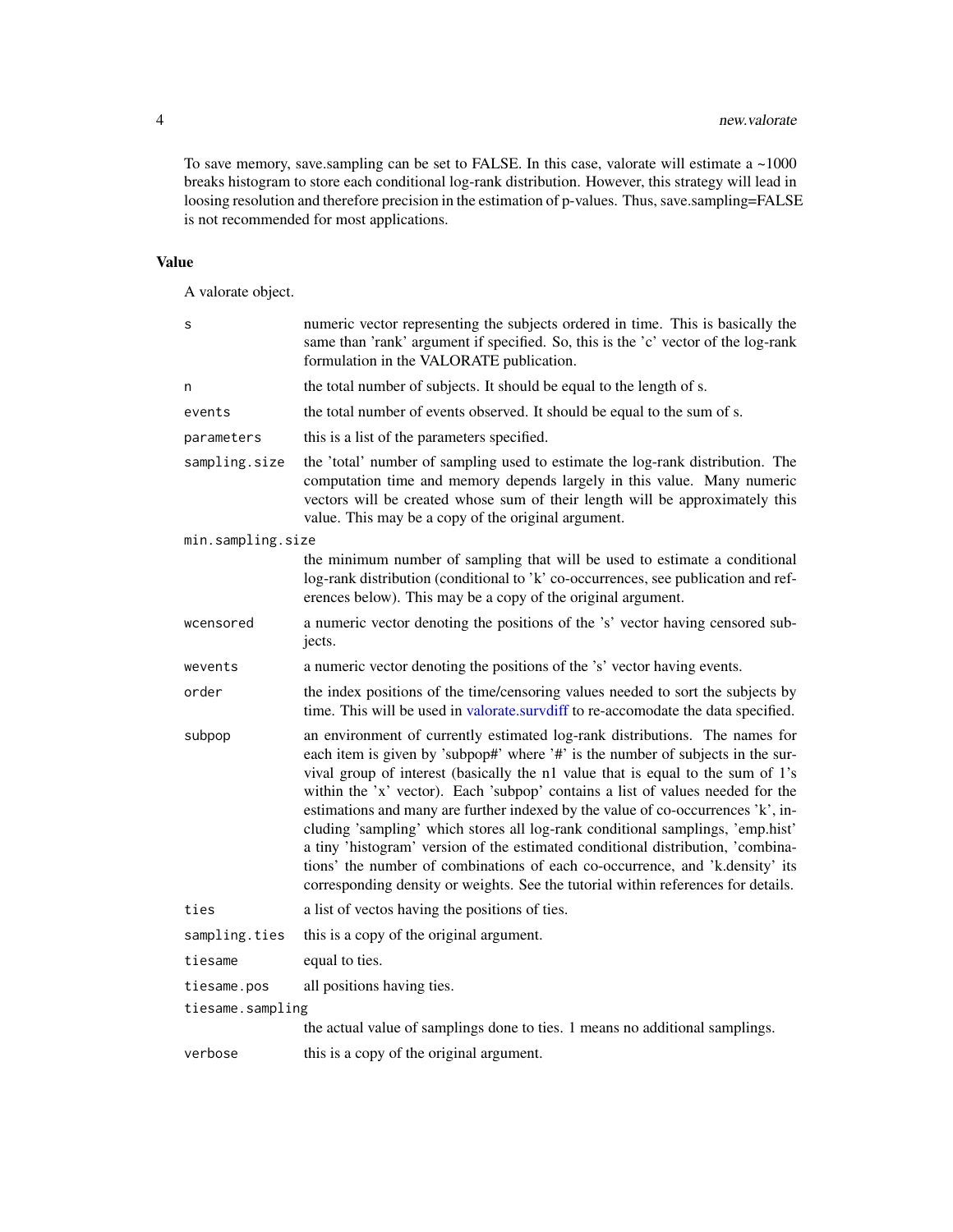#### <span id="page-4-0"></span>new.valorate 5

| save.sampling | this is a copy of the original argument.                |
|---------------|---------------------------------------------------------|
| time          | this is a copy of the original argument.                |
| tails         | this is a copy of the original argument.                |
|               | weights.method this is a copy of the original argument. |
| weights       | this is a copy of the original argument.                |
| method        | this is a copy of the original argument.                |
| samplings     | this is depracated and has been moved to each subpop.   |

#### Author(s)

Victor Trevino <vtrevino@itesm.mx>

#### References

Trevino et al. 2016 <http://bioinformatica.mty.itesm.mx/valorateR>

David G. Kleinbaum and Mitchel Klein (2005). *Survival Analysis: A Self-Learning Text*. Second Edition. New York: Springer.

David Collett (2004). *Modelling survival data in medical research Collett David*. Second Edition. Chapman & Hall-CRC.

#### See Also

[valorate.survdiff](#page-16-1). [valorate.plot.empirical](#page-8-1).

#### Examples

```
## Create a random population of 100 subjects
## having 20 events
subjects <- numeric(100)
subjects[sample(100,20)] <- 1
vo <- new.valorate(rank=subjects, sampling.size=100000)
## print the structure of properties
str(vo)
## print slots
slotNames(vo)
```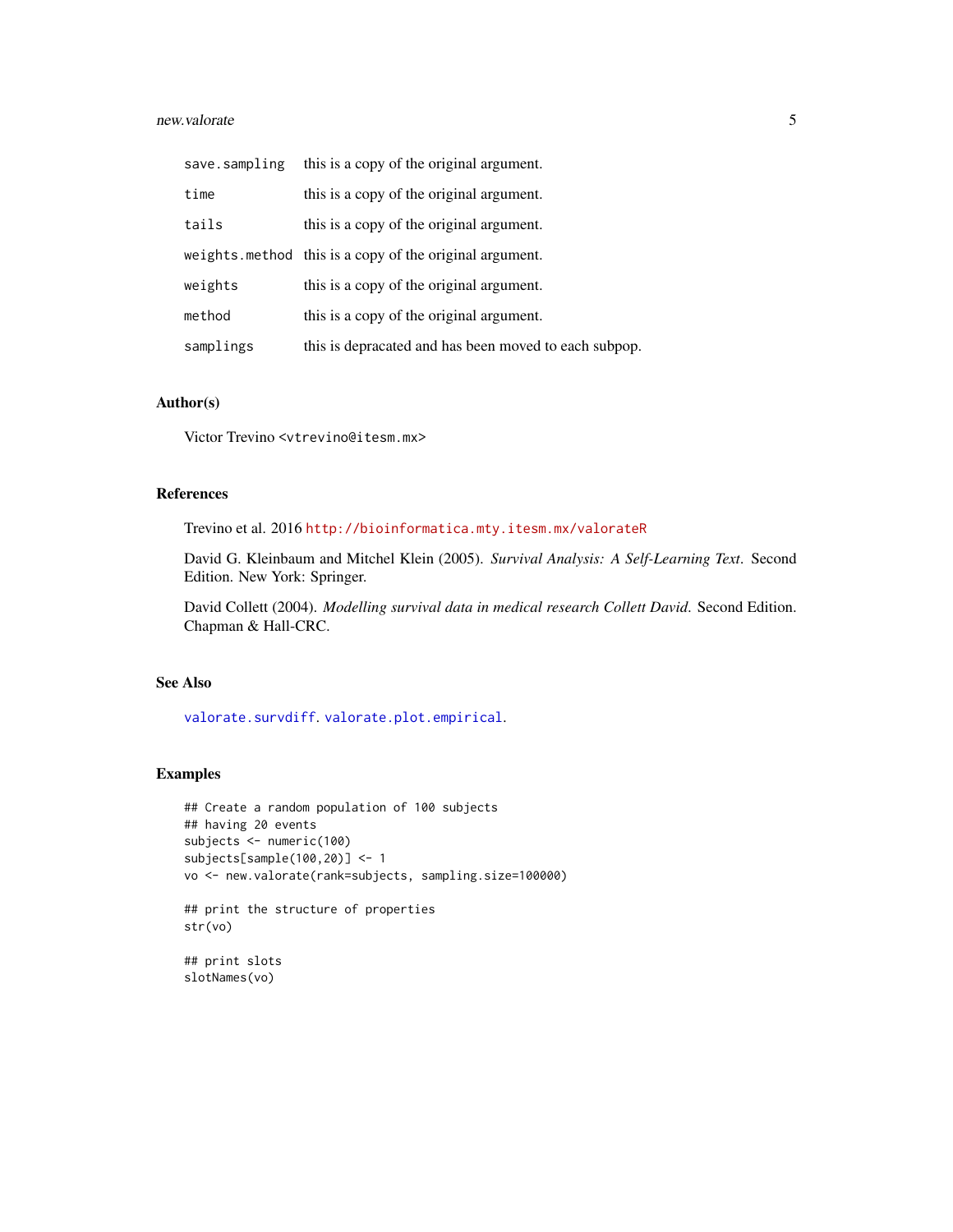#### <span id="page-5-1"></span><span id="page-5-0"></span>prepare.n1 *ESTIMATES THE LOG-RANK DISTRIBUTION AND STORE IT WITHIN A VALORATE OBJECT*

#### Description

This method estimates the log-rank distribution for a minor size group equal to n1.

#### Usage

prepare.n1(vro, n1)

#### Arguments

| vro | the valorate object.                                                   |
|-----|------------------------------------------------------------------------|
| n1  | a numerical value (perhaps integer) of the size of the survival group. |

#### Details

This method actually estimates the log-rank distribution for a minor size group equal to n1. This method is internally called by all functions to first check and/or compute the log-rank distribution of n1. It is not intended to be used by final users unless it is intended to prepare the VALORATE object before p-value calculations (perhaps in separated threds or jobs and saving/restoring the object).

#### Value

The updated valorate object. This is a S4 method operating an object, so the valorate object specified in argument will be updated with the estimations of the distribution of the log-rank for n1 subjects.

#### Author(s)

Victor Trevino <vtrevino@itesm.mx>

#### References

Trevino et al. 2016 <http://bioinformatica.mty.itesm.mx/valorateR>

#### See Also

[new.valorate](#page-1-1).[valorate.survdiff](#page-16-1).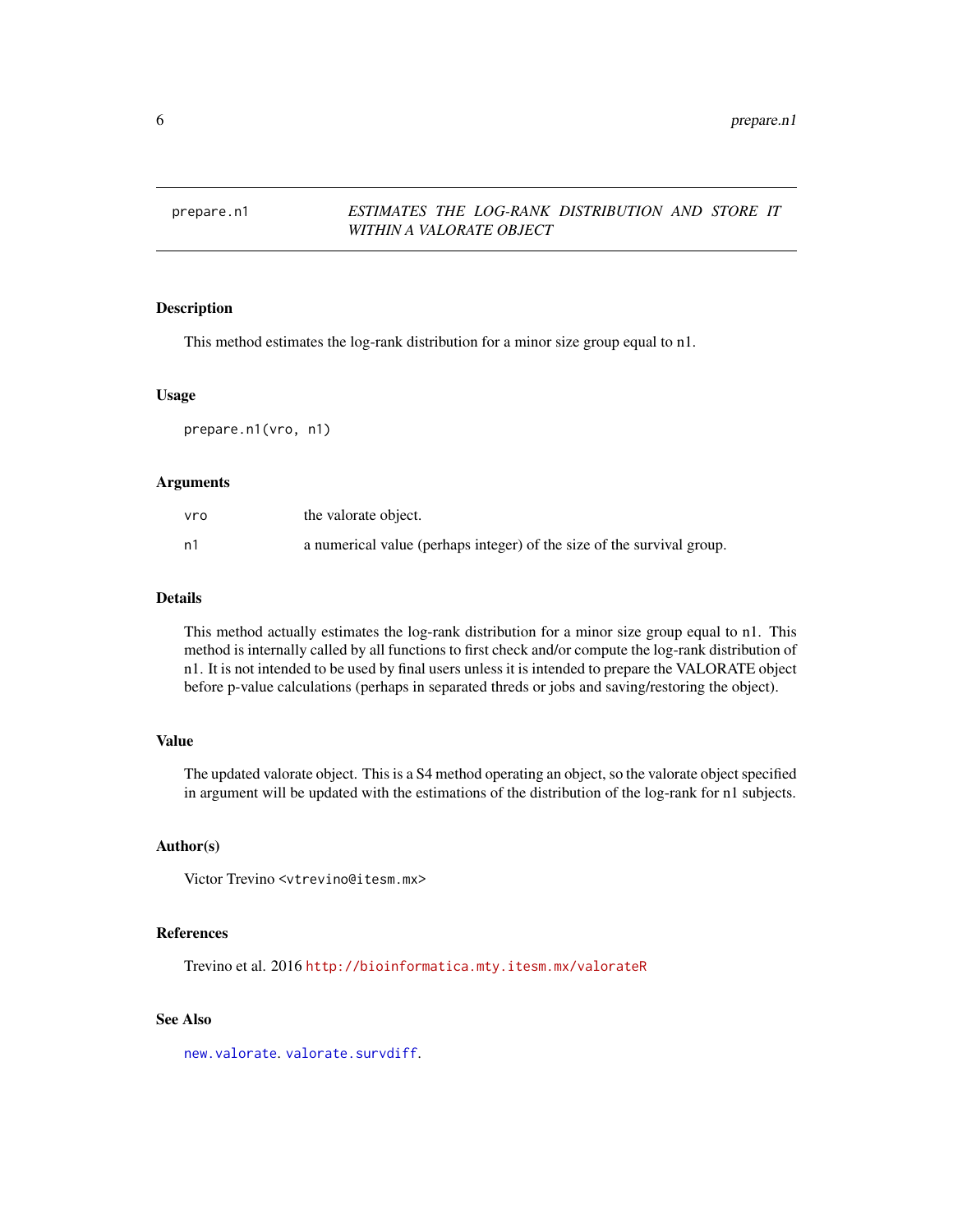#### <span id="page-6-0"></span>valorate.p.value 7

#### Examples

```
## Create a random population of 100 subjects
## having 20 events
subjects <- numeric(100)
subjects[sample(100,20)] <- 1
vo <- new.valorate(rank=subjects, sampling.size=100000)
# and with verbose
vo <- new.valorate(rank=subjects, sampling.size=100000, verbose=TRUE)
## print the initial subpop
ls(vo@subpop) # should be character(0)
## calculate
prepare.n1(vo, 10) # should show messages of partial calculations P(L|k)
## print the current subpop
ls(vo@subpop) #should show now: [1] "subpop10"
```
names(vo@subpop[["subpop10"]]) #should show the internal names of the estimated subpop

<span id="page-6-1"></span>valorate.p.value *ESTIMATES THE P-VALUE OF THE LOG-RANK TEST*

#### <span id="page-6-2"></span>Description

Estimates the p-value using specific approximations to the log-rank.

#### Usage

```
valorate.p.value.sampling(vro, vrsubo, lrv, z)
valorate.p.value.chisq(vro, vrsubo, lrv, z)
valorate.p.value.normal(vro, vrsubo, lrv, z)
valorate.p.value.gaussian(vro, vrsubo, lrv, z)
valorate.p.value.weibull(vro, vrsubo, lrv, z)
valorate.p.value.beta(vro, vrsubo, lrv, z)
valorate.p.value.all(vro, vrsubo, lrv, z)
```

| vro    | the valorate object.                                                                                                                                                                      |
|--------|-------------------------------------------------------------------------------------------------------------------------------------------------------------------------------------------|
| vrsubo | the subpop list object (see prepare.n1) or a numeric value representing n1 used<br>to obtain the subpop.                                                                                  |
| lrv    | if provided, the log-rank value. It is needed for sampling, gaussian, weibull,<br>.beta, .normal, and .all.                                                                               |
| Z      | if provided, the log-rank value in z-score (divided by the approximated standard<br>deviation). It is needed for .normal, .chisq, optionally to .all if normal and chisq<br>are required. |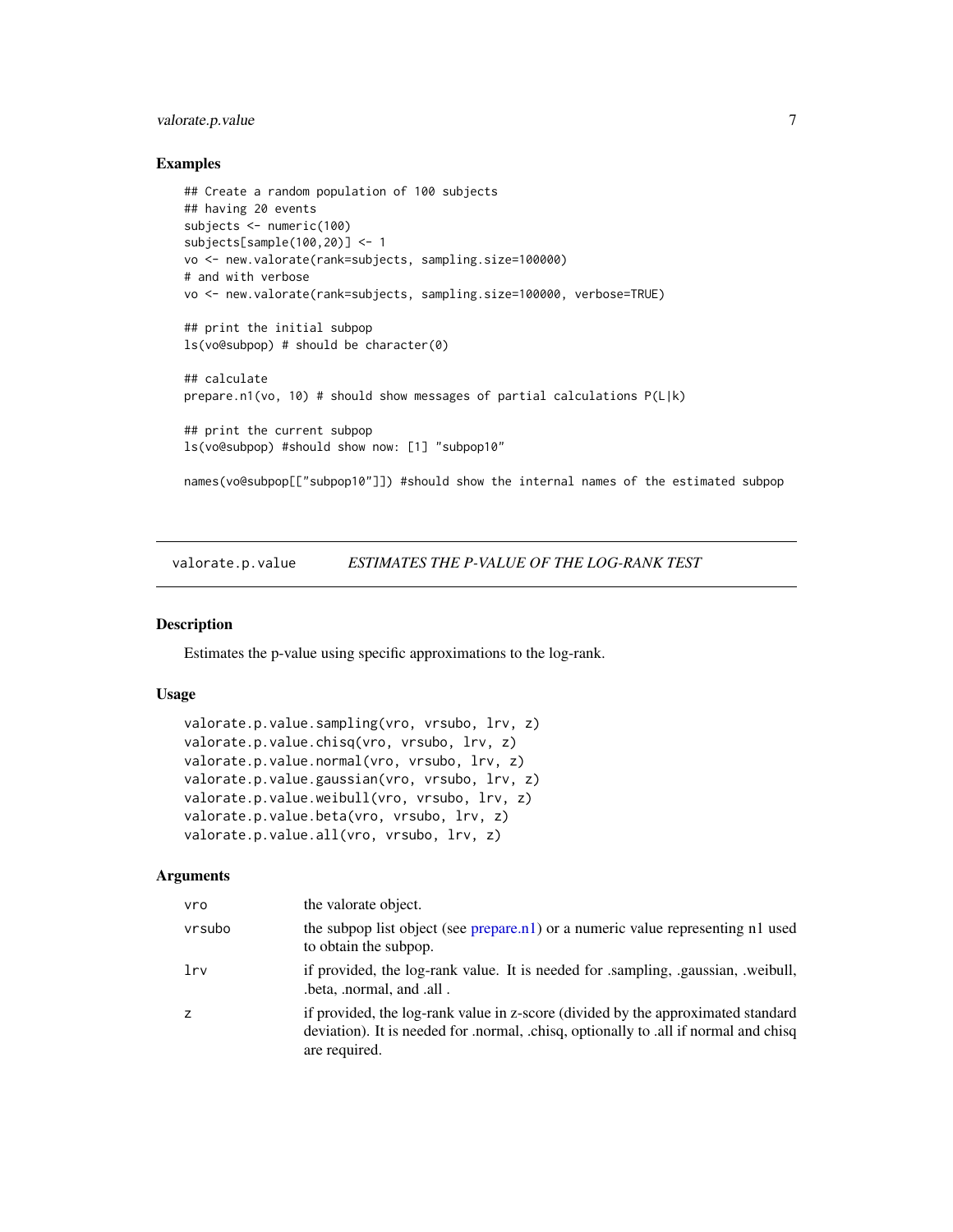This family of functions estimates the p-value of the log-rank test using specific approximations. The intended 'user' function in VALORATE is valorate.p.value.sampling, which is the function that is described in the publications. The rest of the functions are complementary for comparison with the classical approximations (chisq and normal) and for experimental purposes fitting each conditional log-rank distribution sampled (conditioned on k co-occurrences) with the specified distribution (gaussian, weibull, and beta). The function valorate.p.value.all is just a proxy to all calculations in the same function.

#### Value

the estimated p-value (times tails).

#### Author(s)

Victor Trevino <vtrevino@itesm.mx>

#### References

Trevino et al. 2016 <http://bioinformatica.mty.itesm.mx/valorateR>

#### See Also

[new.valorate](#page-1-1). [valorate.survdiff](#page-16-1). [valorate.plot.empirical](#page-8-1).

#### Examples

```
## Create a random population of 100 subjects
## having 20 events
subjects <- numeric(100)
subjects[sample(100,20)] <- 1
vo <- new.valorate(rank=subjects, sampling.size=100000, verbose=TRUE)
groups <- numeric(100)
groups[sample(100,4)] \leq -1 # only 4 subjects are within the 'mutated' group
pvr <- valorate.survdiff(vo, groups)
print(pvr)
# the same than the value of pvr
valorate.p.value.sampling(vo, vo@subpop[["subpop4"]], attributes(pvr)[[1]]["LR"])
# the same than the value of pvr
valorate.p.value.sampling(vo, 4, attributes(pvr)[[1]]["LR"])
#classical approximations:
valorate.p.value.normal(vo, 4, attributes(pvr)[[1]]["LR"], attributes(pvr)[[1]]["Z"])
valorate.p.value.chisq(vo, 4, attributes(pvr)[[1]]["LR"], attributes(pvr)[[1]]["Z"])
# approximations of the conditional log-rank sampled density
valorate.p.value.gaussian(vo, 4, attributes(pvr)[[1]]["LR"])
valorate.p.value.beta(vo, 4, attributes(pvr)[[1]]["LR"])
```
<span id="page-7-0"></span>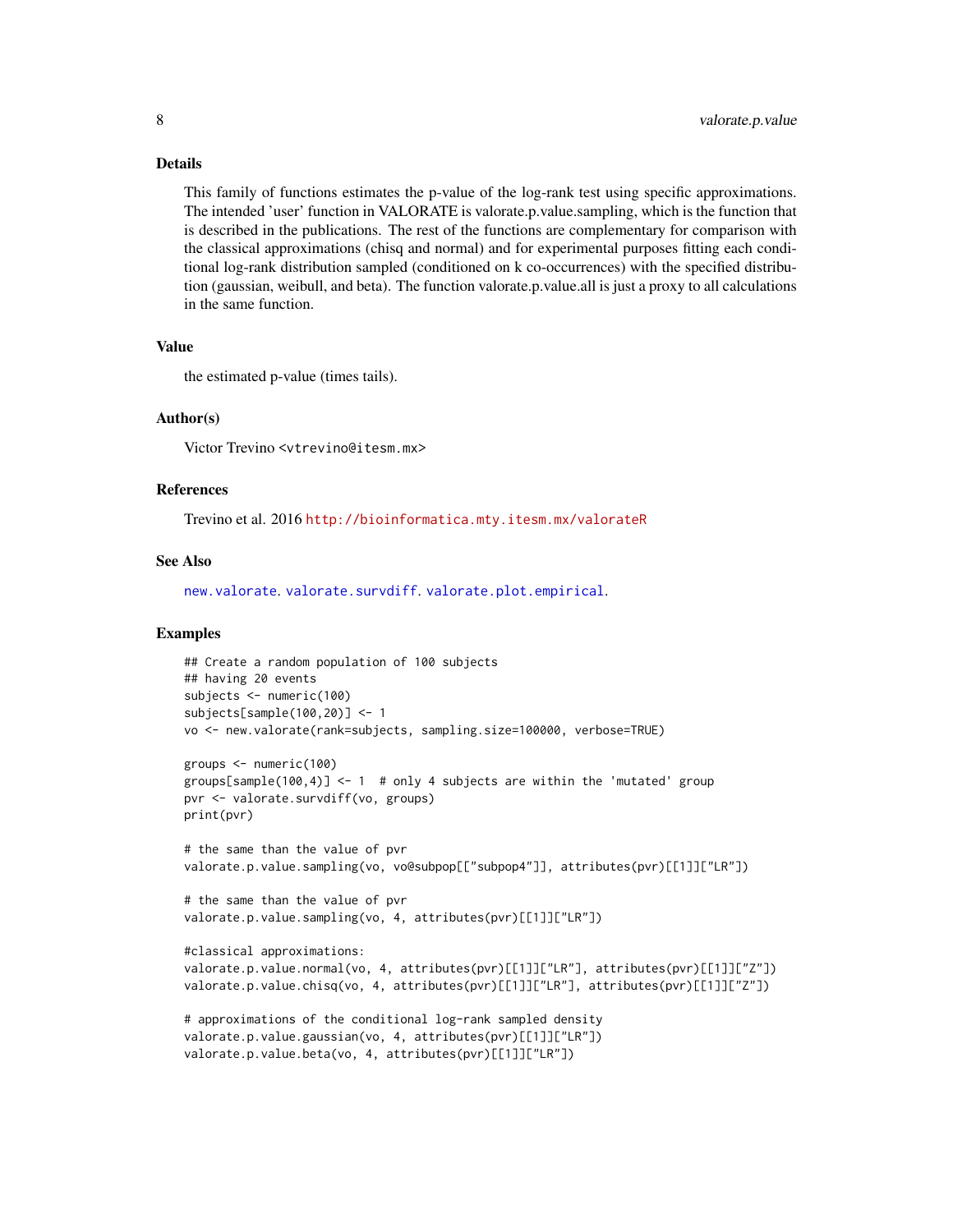#### <span id="page-8-0"></span>valorate.plot.empirical 9

```
valorate.p.value.weibull(vo, 4, attributes(pvr)[[1]]["LR"])
# all above can be get by:
valorate.p.value.all(vo, 4, attributes(pvr)[[1]]["LR"], attributes(pvr)[[1]]["Z"])
# Estimate a p-value a given log-rank
prepare.n1(vo, 50)
valorate.p.value.all(vo, 50, 0, 0) # 0 log-rank, 0 z-score
```
<span id="page-8-1"></span>valorate.plot.empirical

#### *PLOT THE SAMPLED (EMPIRICAL) LOG-RANK DISTRIBUTION*

#### Description

Plots the estimated density of the log-rank distribution.

#### Usage

valorate.plot.empirical(vro, n1, vstat, type, log, add, include, xlab, ylab, main, samp, smooth, legends, shades, transparency, lwd, xlim, minL=NA, minR=NA, ...)

| vro     | the valorate object.                                                                                                                                                              |
|---------|-----------------------------------------------------------------------------------------------------------------------------------------------------------------------------------|
| n1      | the size of the 'mutated' or interested survival group. It can be also the nu-<br>merical/logical 'x' vector as in valorate.survdiff in which case n1 and vstat are<br>estimated. |
| vstat   | log-rank statistic. If provided, a vertical mark on this value is shown and both<br>sides of the density are filled to highlight areas.                                           |
| type    | typical plot parameter: "p"=points, "l"=lines (default), "o"=overlap.                                                                                                             |
| log     | typical plot parameter: specify which axis are shown in logarithm base 10.                                                                                                        |
| add     | typical plot parameter: specify whether the plot is new or added to an existing<br>one.                                                                                           |
| include | specify which other estimations are included. This is experimental. Default<br>"none", possibles: "none", "gaussian", "beta", "weibull", "all".                                   |
| xlab    | typical plot parameter: how the x axis is labelled, the default is "valorate LR".                                                                                                 |
| ylab    | typical plot parameter: how the y axis is labelled, the default is "density".                                                                                                     |
| main    | typical plot parameter. The default is an expression depending on the parame-<br>ters.                                                                                            |
| samp    | a numeric value specifying the length of sampling when using other density<br>functions. It is related to the include argument.                                                   |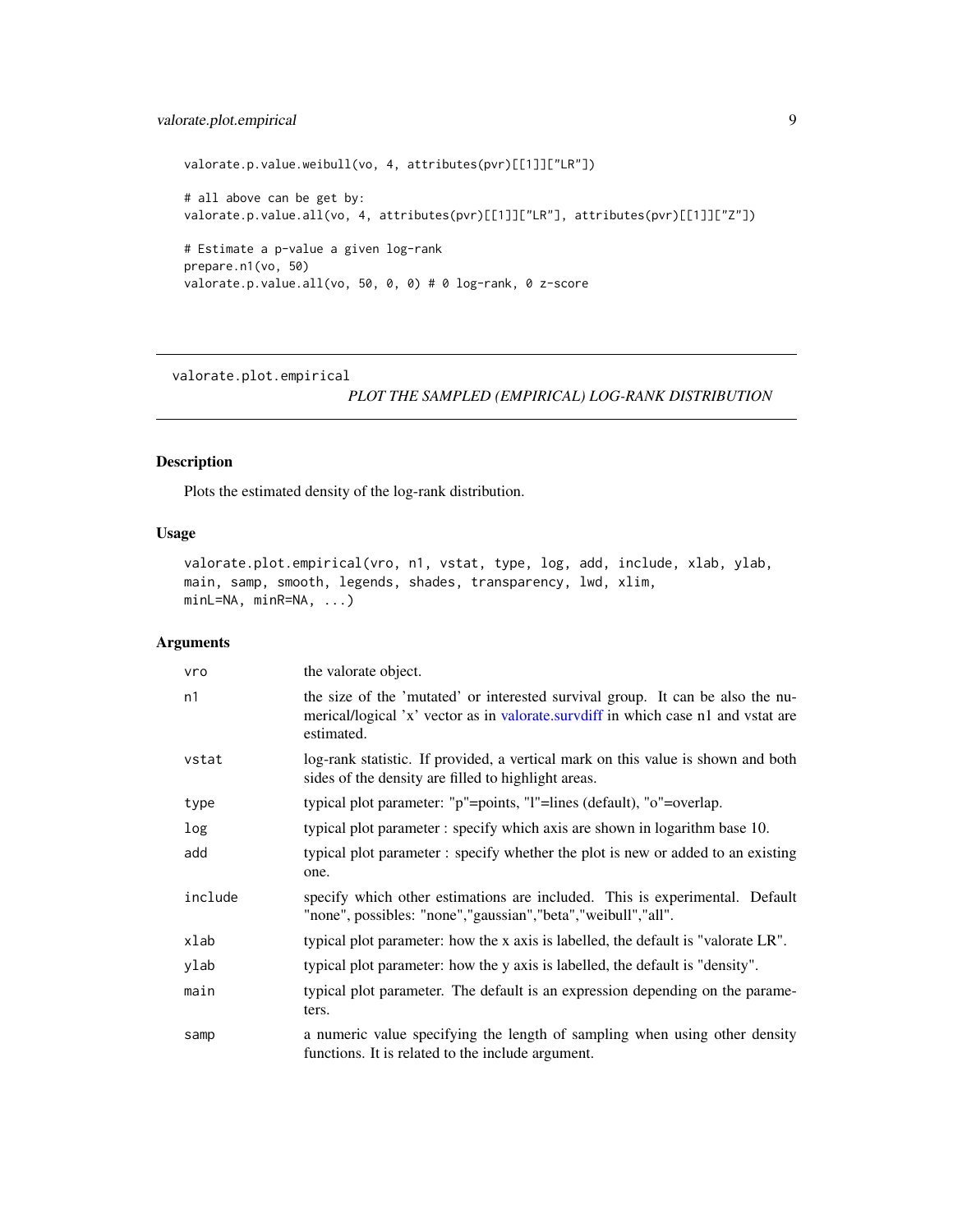<span id="page-9-0"></span>

| smooth       | the strength of density smoothing for display purposes. The default is 10.                                                                                      |
|--------------|-----------------------------------------------------------------------------------------------------------------------------------------------------------------|
| legends      | logical value that defines whether the legends for each curve should be dis-<br>played. The default is FALSE.                                                   |
| shades       | define de colors used to shade the empirical distribution when the either 'vetat'<br>argument is used or n1 represent the 'x' vector. The default is $c(6,8)$ . |
| transparency | defines the transparency in shades. The default is 0.25.                                                                                                        |
| lwd          | typical plot parameter: width of the lines. Default is 2.                                                                                                       |
| xlim         | typical plot parameter.                                                                                                                                         |
| minL.minR    | limits to the estimated empirical density.                                                                                                                      |
| $\cdots$     | arguments passed to plot.                                                                                                                                       |

Plots the estimated density of the log-rank distribution.

#### Value

An invisible data frame of the density estimation.

#### Author(s)

Victor Trevino <vtrevino@itesm.mx>

#### References

Trevino et al. 2016 <http://bioinformatica.mty.itesm.mx/valorateR>

#### See Also

[new.valorate](#page-1-1). [valorate.p.value](#page-6-1). [valorate.plot.empirical](#page-8-1).

#### Examples

```
## Create a random population of 100 subjects
## having 20 events
subjects <- numeric(100)
subjects[sample(100,20)] <- 1
vo <- new.valorate(rank=subjects, sampling.size=100000, verbose=TRUE)
groups <- numeric(100)
```

```
groups[sample(100,4)] \leq 1 # only 4 subjects are within the 'mutated' group
pvr <- valorate.survdiff(vo, groups)
print(pvr)
```

```
# Crude density
## Not run: valorate.plot.empirical(vo, 4)
```
# Similar but marking the statistic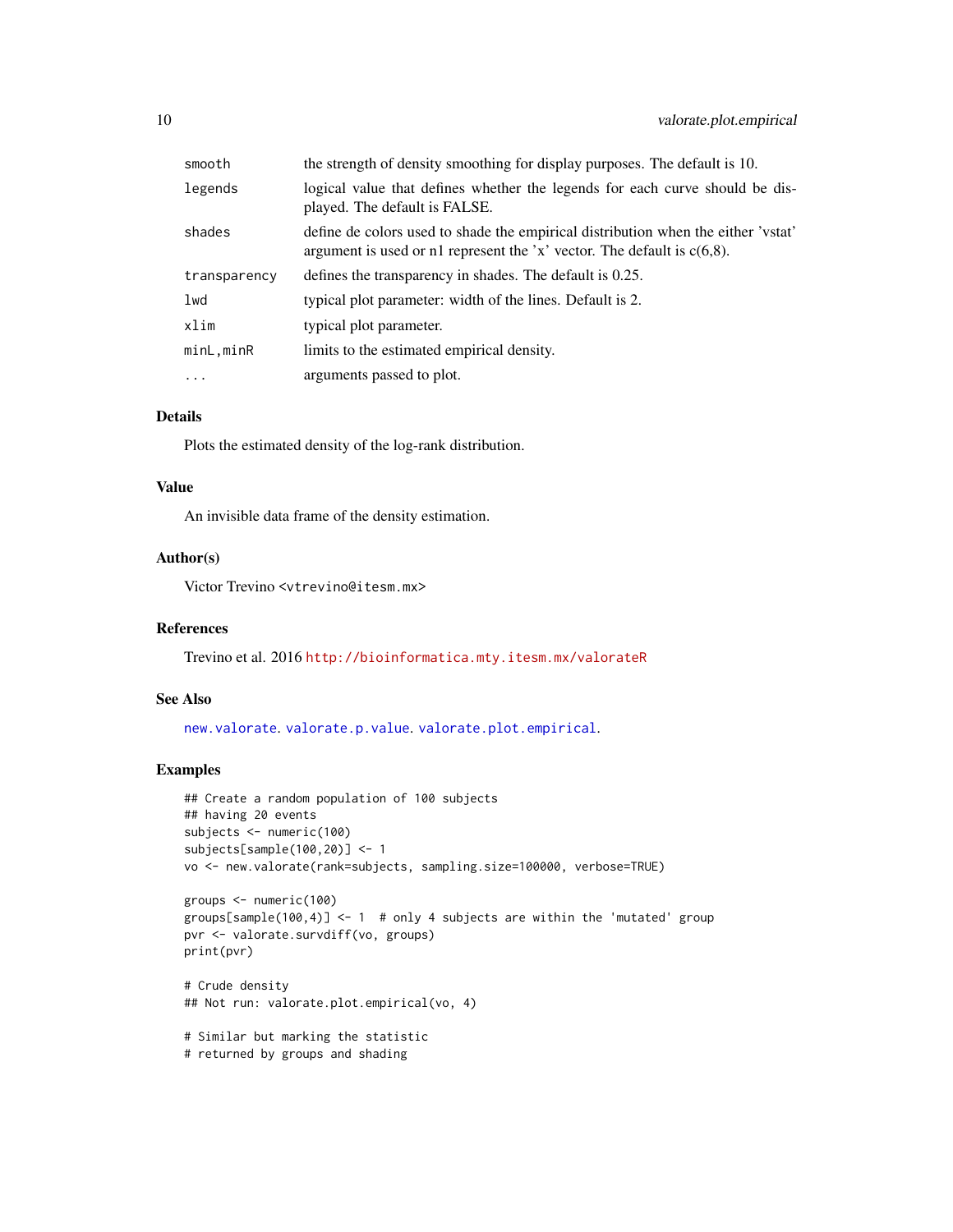<span id="page-10-0"></span>## Not run: valorate.plot.empirical(vo, groups) # Plot density and check symmetry ## Not run: valorate.plot.empirical(vo, 4, 0) # Now should be almost symmetric ## Not run: valorate.plot.empirical(vo, 50, 0) # Crude density plus gaussian, weibull, and beta estimations

## Not run: valorate.plot.empirical(vo, 4, include="all", legends=TRUE)

valorate.plot.kaplan *PLOT KAPLAN-MEIER CURVES*

#### Description

Plots the Kaplan-Meier Curves from two groups.

#### Usage

```
valorate.plot.kaplan(vro, clusters, p=valorate.survdiff(vro, clusters),
 main, short.names=TRUE, draw.all=FALSE, mark="|", mark.cex=0.75,
 margins=TRUE, col=2:3, col.all="skyblue")
```

| vro         | the valorate object.                                                                                                                                                                                                                                              |
|-------------|-------------------------------------------------------------------------------------------------------------------------------------------------------------------------------------------------------------------------------------------------------------------|
| clusters    | a numerical or logical vector representing the two survival groups encoded in<br>1/TRUE for those 'mutated' (in the group of interest) or 1/FALSE for those who<br>not. Basically this value is the 'x' vector in the VALORATE re-formulation. See<br>references. |
| p           | the estimated p-value of the log-rank test. The default is valorate.survdiff (vro,<br>clusters).                                                                                                                                                                  |
| main        | typical plot parameter. The default is an expression depending on the parame-<br>ters.                                                                                                                                                                            |
| short.names | if TRUE (default) use 'LR' instead or 'Log-Rank' and 'HR' instead or 'Hazard-<br>Ratio' in legends.                                                                                                                                                               |
| draw.all    | if TRUE, the plot includes also the survival curve of all subjects before stratifi-<br>cation.                                                                                                                                                                    |
| mark        | character to mark censoring. The default is "I".                                                                                                                                                                                                                  |
| mark. cex   | the character expansion. The default is 0.75                                                                                                                                                                                                                      |
| margins     | if TRUE (default) set the margins properly.                                                                                                                                                                                                                       |
| col         | specifies the colors for survival curves. The default is $2:3$ (red for cluster=0,<br>green for cluster=1).                                                                                                                                                       |
| col.all     | specifies the color when draw.all is TRUE. The default is "skyblue".                                                                                                                                                                                              |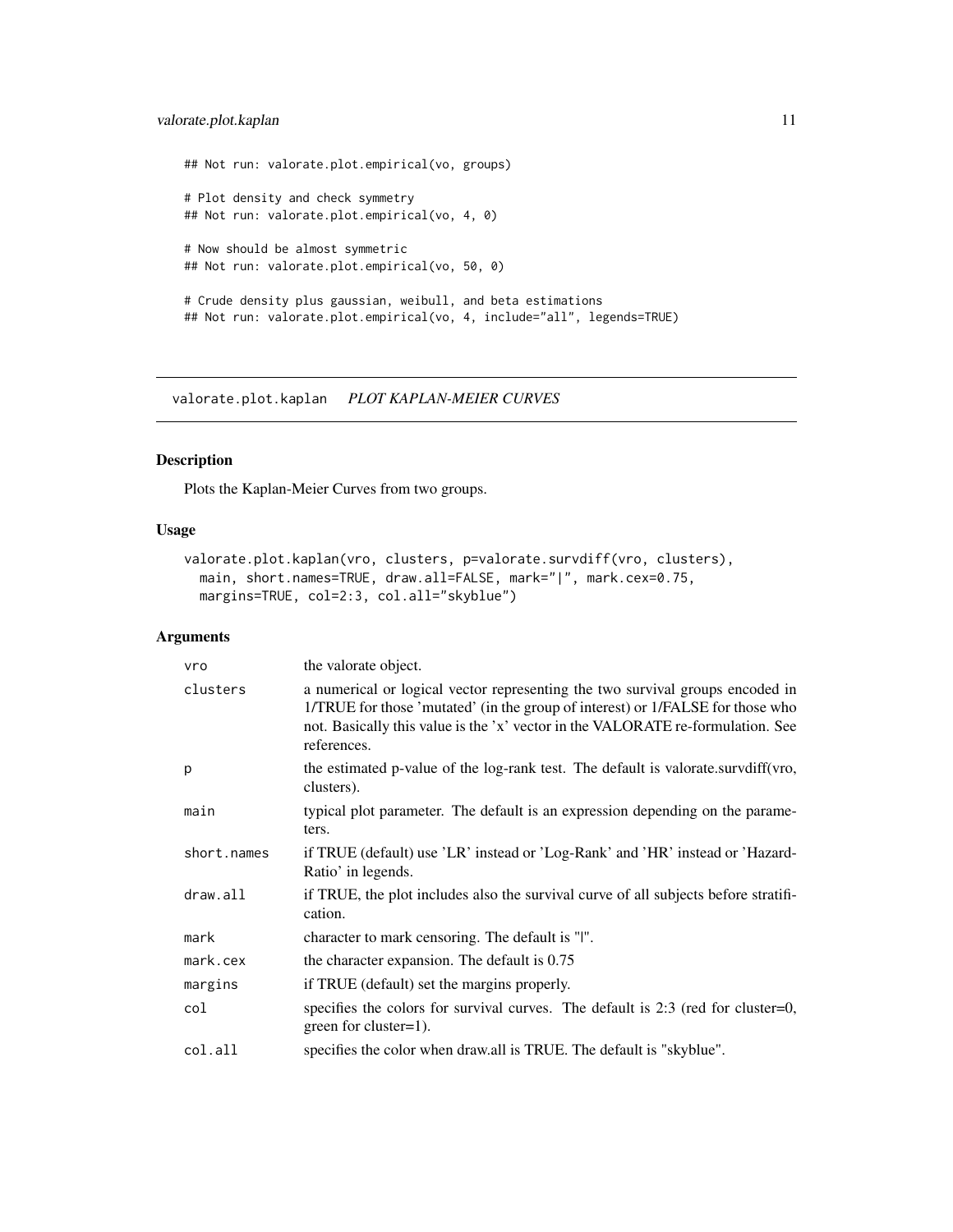<span id="page-11-0"></span>Plots the estimated Kaplan-Meier survival curves from data.

#### Value

Nothing.

#### Author(s)

Victor Trevino <vtrevino@itesm.mx>

#### References

Trevino et al. 2016 <http://bioinformatica.mty.itesm.mx/valorateR>

#### See Also

[new.valorate](#page-1-1). [valorate.survdiff](#page-16-1).

#### Examples

```
## Create a random population of 100 subjects
## having 20 events
subjects <- numeric(100)
subjects[sample(100,20)] <- 1
vo <- new.valorate(rank=subjects, sampling.size=100000, verbose=TRUE)
groups <- numeric(100)
groups[sample(100,20)] <- 1 # 20 to likely see some difference
pvr <- valorate.survdiff(vo, groups)
print(pvr)
## Not run: valorate.plot.kaplan(vo, groups, main="Two Curves")
## Not run: valorate.plot.kaplan(vo, groups, draw.all=TRUE,
   main="Three Curves (Including All Data)")
## End(Not run)
```
valorate.plot.sampling.densities *PLOT CO-OCCURRENCE DENSITIES FORMING A LOG-RANK DISTRIBUTION*

#### Description

Plots the densities of each co-occurrence that shapes the final log-rank distribution for a n1 group size.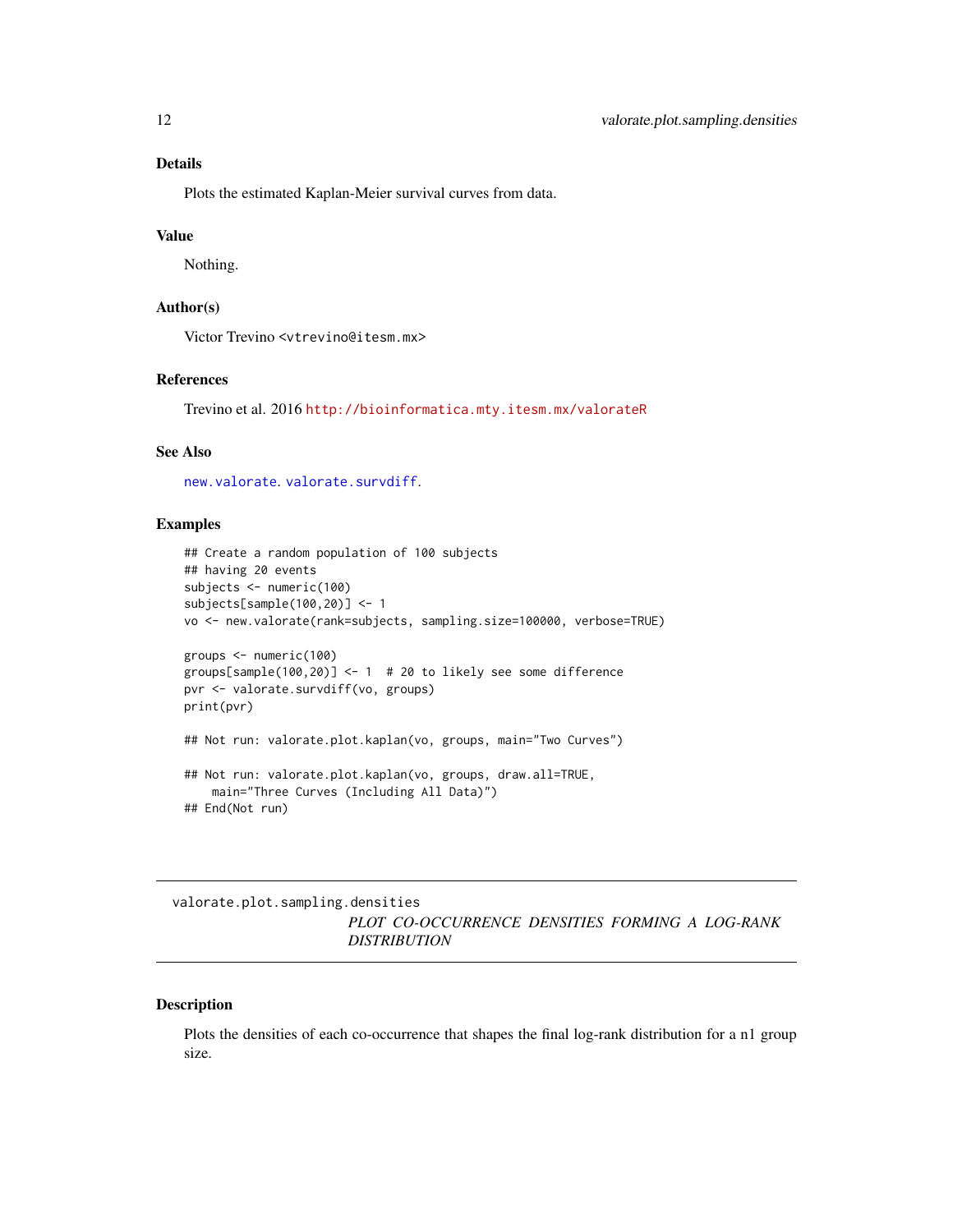#### Usage

```
valorate.plot.sampling.densities(vro, n1,
  type, log, xlim, ylim, ncol, main,
  rug, add, w.sum, sampling,
 weighted,legends.cex, weights.cex,
 weights.pos, w.sum.lwd=3,
 y.limit=1e-13,
  ...)
valorate.plot.sampling.densities.figure(vro, n1, type, log,
  xlim, ylim, main, rug, rug.size,
  sub, w.sum, sampling, ncol,
 y.limit=1e-13, ...)
```

| vro         | the valorate object.                                                                                                                                                              |
|-------------|-----------------------------------------------------------------------------------------------------------------------------------------------------------------------------------|
| n1          | the size of the 'mutated' or interested survival group. It can be also the nu-<br>merical/logical 'x' vector as in valorate.survdiff in which case n1 and vstat are<br>estimated. |
| type        | typical plot parameter: "p"=points, "l"=lines (default), "o"=overlap.                                                                                                             |
| log         | typical plot parameter : specify which axis are shown in logarithm base 10.                                                                                                       |
| xlim        | typical plot parameter.                                                                                                                                                           |
| ylim        | typical plot parameter.                                                                                                                                                           |
| ncol        | number of columns for legends.                                                                                                                                                    |
| main        | typical plot parameter. The default is an expression depending on the parame-<br>ters.                                                                                            |
| rug         | if FALSE removes the drawing of rugs.                                                                                                                                             |
| add         | if FALSE assumes plots are added to existing one. Not valid for all functions.                                                                                                    |
| w.sum       | if FALSE removes the drawing of the weighted sum distribution (the final log-<br>rank distibution).                                                                               |
| sampling    | if TRUE includes the drawing of a crude-histogram version of the overall distri-<br>bution (the final log-rank distibution).                                                      |
| weighted    | if TRUE the densities of each co-occurrence is weighted to its overall contribu-<br>tion (proportion of combinations). Nice! to explain the overall distribution.                 |
| legends.cex | the character expansion for legends.                                                                                                                                              |
| weights.cex | the character expansion for legends of the weights                                                                                                                                |
| weights.pos | the position of the weights "middle"=above each curve, "left", or "right".                                                                                                        |
| w.sum.lwd   | the line width of the weighted sum line.                                                                                                                                          |
| $\cdots$    | parameters forwarded to plot.                                                                                                                                                     |
| rug.size    | determine the size of rugs made in valorate.plot.sampling.densities.figure                                                                                                        |
| sub         | specifies the character to include in each plot.                                                                                                                                  |
| y.limit     | specifies the lowest density value. The default is 1e-13. This is useful for<br>$log="y".$                                                                                        |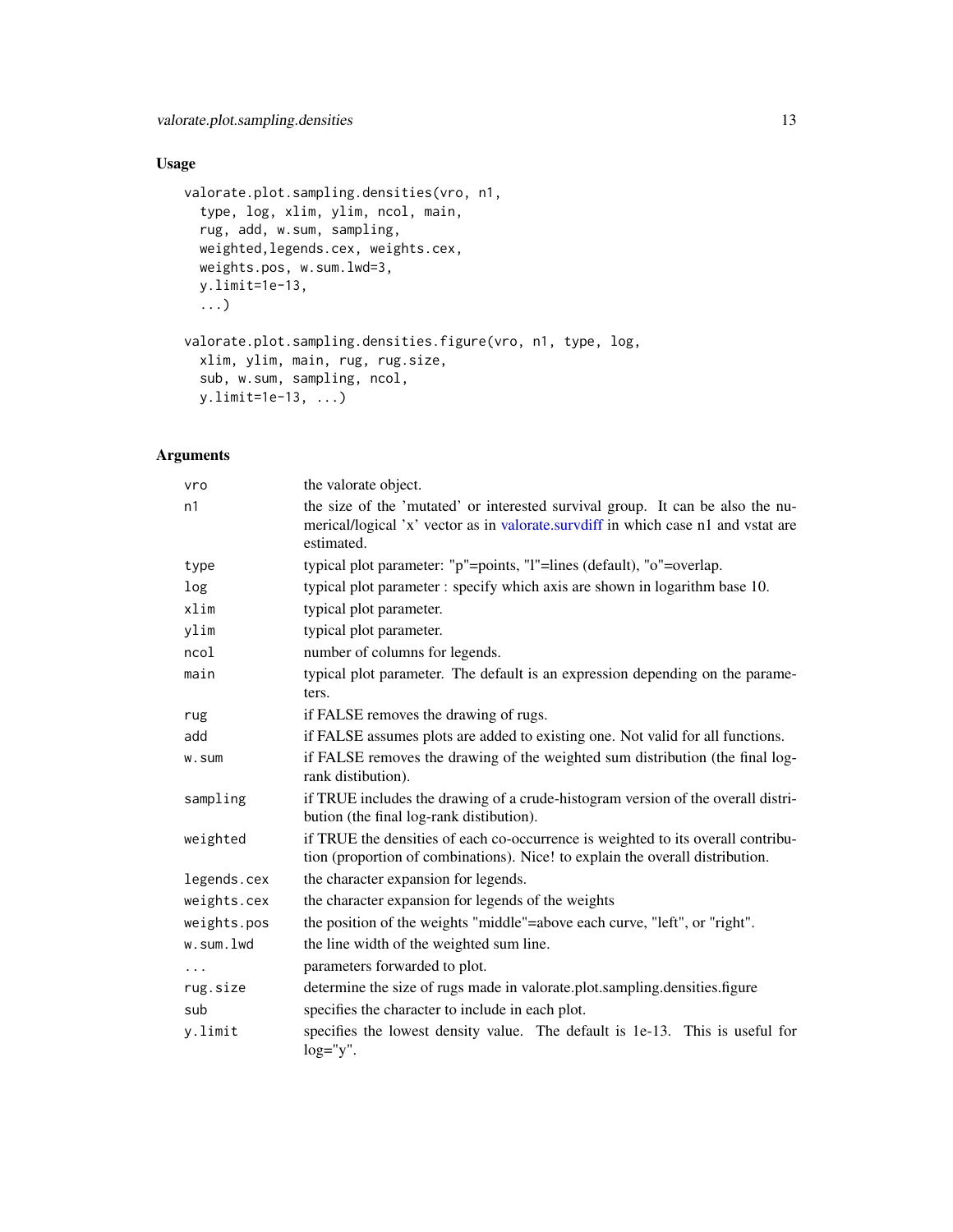<span id="page-13-0"></span>Plots the densities of each co-occurrence that shapes the final log-rank distribution for a n1 group size. valorate.plot.sampling.densities plots all co-occurrences in the same figure whereas valorate.plot.sampling.densities.figure plots all in separated figures.

#### Value

Nothing.

#### Author(s)

Victor Trevino <vtrevino@itesm.mx>

#### References

Trevino et al. 2016 <http://bioinformatica.mty.itesm.mx/valorateR>

#### See Also

[new.valorate](#page-1-1).[valorate.survdiff](#page-16-1).

#### Examples

```
## Create a random population of 100 subjects
## having 20 events
subjects <- numeric(100)
subjects[sample(100,20)] <- 1
vo <- new.valorate(rank=subjects, sampling.size=100000, verbose=TRUE)
## Not run: valorate.plot.sampling.densities(vo, 5)
## Not run: valorate.plot.sampling.densities(vo, 10)
## Not run: valorate.plot.sampling.densities(vo, 20, weighted=TRUE)
## Not run: valorate.plot.sampling.densities.figure(vo, 5)
```
valorate.plot.subpop *PLOT ALL ESTIMATED LOG-RANK DISTRIBUTIONS*

#### Description

Plots all log-rank distributions estimated with the same object (different values of n1). This family of plots is commonly used to compare the estimated distributions.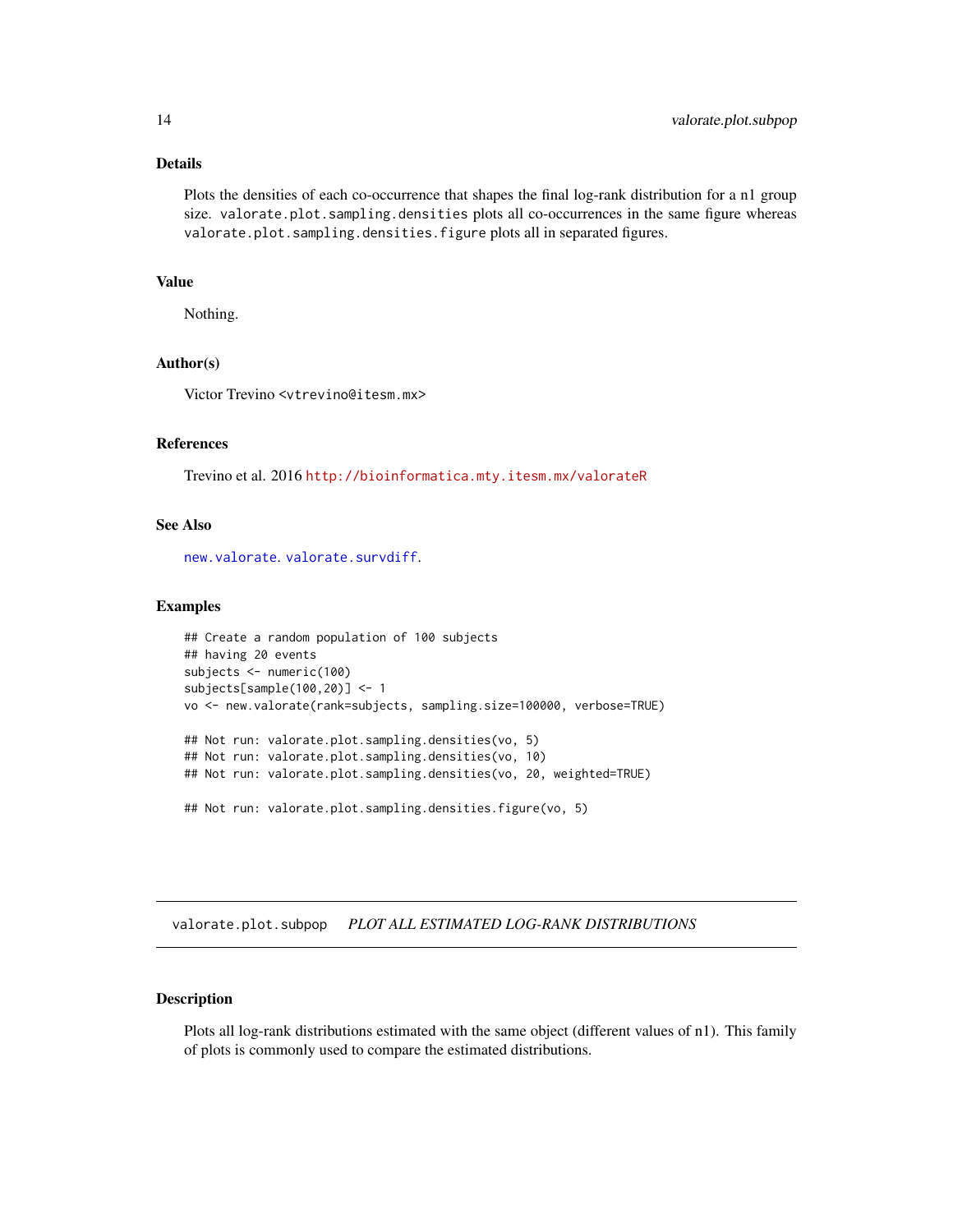#### valorate.plot.subpop 15

#### Usage

```
valorate.plot.subpop.empirical(vro, which,
  type, log, xlim, smooth, legends,
  density, ylim, ...)
valorate.plot.subpop.empirical.to.0(vro, which,
  type, log, xlim, smooth, legends, density, ylim, ...)
valorate.plot.subpop.empirical.scaled(vro, which,
  type, log, xlim,
  smooth, legends, density, ylim,
  scale.point, ...)
```
#### Arguments

| vro         | the valorate object.                                                                                                                                                                                            |
|-------------|-----------------------------------------------------------------------------------------------------------------------------------------------------------------------------------------------------------------|
| which       | The values of n1 that will be shown. NULL to plot them all.                                                                                                                                                     |
| type        | typical plot parameter: "p"=points, "l"=lines (default), "o"=overlap.                                                                                                                                           |
| log         | typical plot parameter : specify which axis are shown in logarithm base 10.                                                                                                                                     |
| xlim        | typical plot parameter.                                                                                                                                                                                         |
| ylim        | typical plot parameter.                                                                                                                                                                                         |
| smooth      | the strength of density smoothing for display purposes. The default is 10.                                                                                                                                      |
| legends     | the number of columns in legends. 0 to omit legends.                                                                                                                                                            |
| density     | indicates whether all curves should represent density (default to TRUE). FALSE<br>to scale to maximum.                                                                                                          |
| $\ddots$    | arguments passed to plot.                                                                                                                                                                                       |
| scale.point | a double between 0 and 0.5 (exclusive) that determines the two points in quan-<br>tiles in which all densities will be 'equalized'. The quantiles are scale, point and<br>1-scale.point. 0.5 should be avoided. |

#### Details

valorate.plot.subpop.empirical plots all log-rank distributions estimated with the same object (different values of n1) in raw densities and scales. valorate.plot.subpop.empirical.to.0 is similar to valorate.plot.subpop.empirical but shift distributions to 0 and scale horizontal axis to similar limits. valorate.plot.subpop.empirical.scaled is similar to valorate.plot.subpop.empirical but scales the distributions to have the same scale.point(s) (in x) for all distributions. It also shifts all distribution to zero. This helps to compare the tendencies of the overall distributions.

#### Value

Nothing.

#### Author(s)

Victor Trevino <vtrevino@itesm.mx>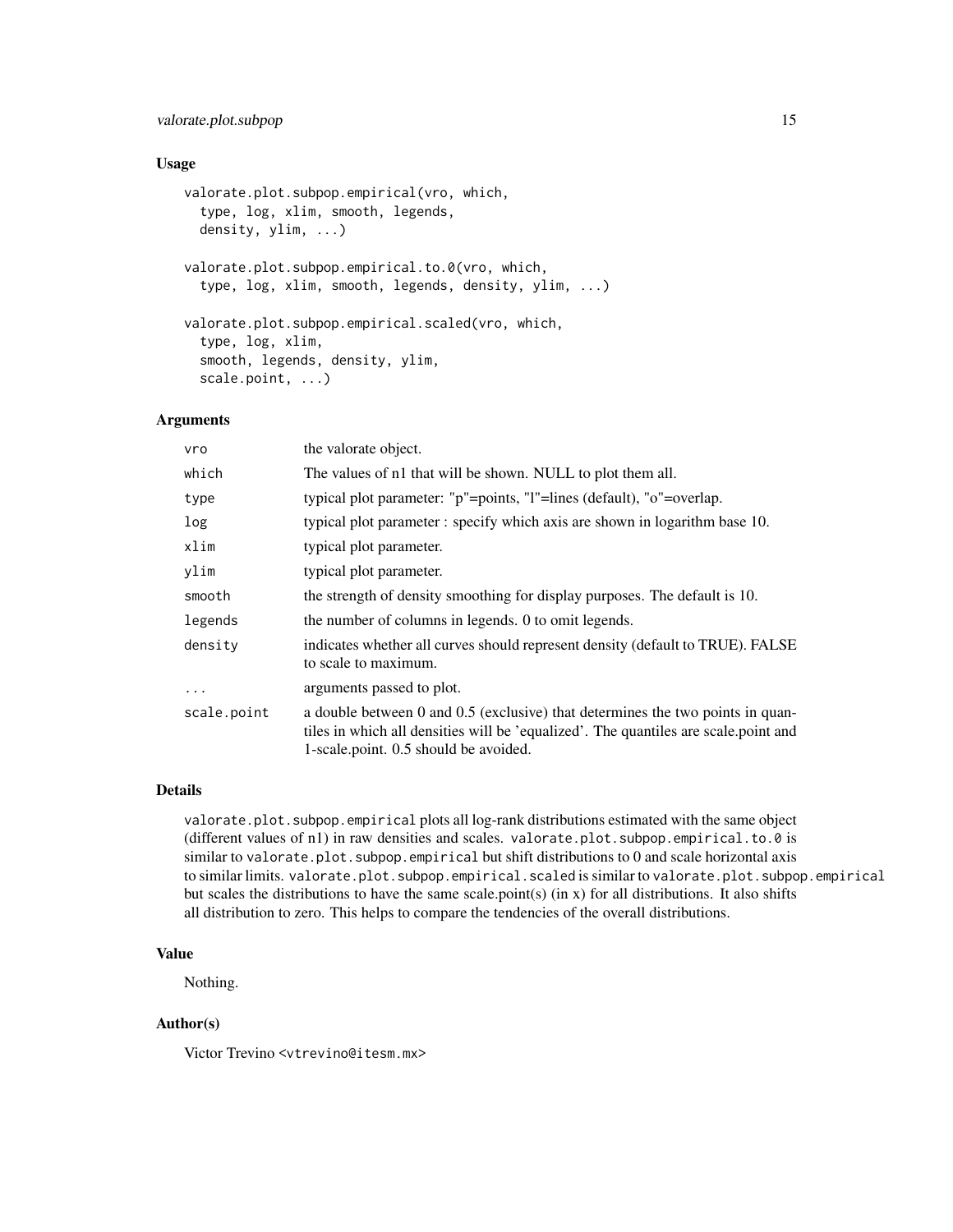#### <span id="page-15-0"></span>References

Trevino et al. 2016 <http://bioinformatica.mty.itesm.mx/valorateR>

#### See Also

[new.valorate](#page-1-1).[valorate.survdiff](#page-16-1).

#### Examples

```
## Create a random population of 100 subjects
## having 20 events
subjects <- numeric(100)
subjects[sample(100,20)] <- 1
vo <- new.valorate(rank=subjects, sampling.size=100000, verbose=TRUE)
for (i in c(5,10,20,30,40,50)) {
  groups <- numeric(100)
  groups[sample(100,i)] <- 1
  valorate.survdiff(vo, groups)
}
## Not run: valorate.plot.subpop.empirical(vo)
## Not run: valorate.plot.subpop.empirical.to.0(vo)
```
valorate.risk *ESTIMATES RISK*

#### Description

Estimates the risk (hazard ratio), and confidence interval of a 'mutated' group.

#### Usage

```
valorate.risk(vro, clusters)
```
#### Arguments

| vro      | the valorate object.                                                                                                                                                                                                                                              |
|----------|-------------------------------------------------------------------------------------------------------------------------------------------------------------------------------------------------------------------------------------------------------------------|
| clusters | a numerical or logical vector representing the two survival groups encoded in<br>1/TRUE for those 'mutated' (in the group of interest) or 1/FALSE for those who<br>not. Basically this value is the 'x' vector in the VALORATE re-formulation. See<br>references. |

#### Details

A coxph model depending on clusters is run to establish the risk/hazard ratio.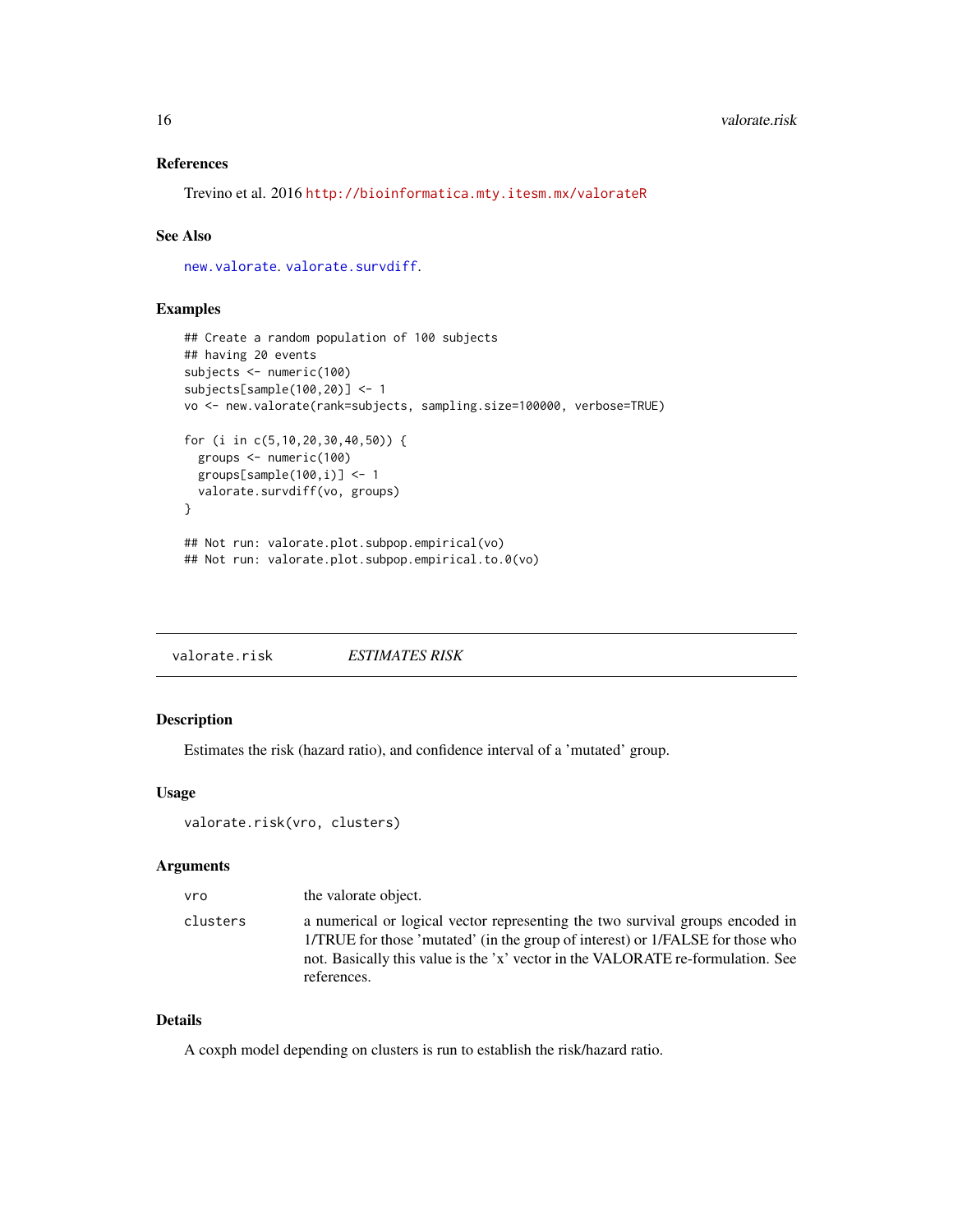#### <span id="page-16-0"></span>valorate.survdiff 17

#### Value

A number representing the relative risk. The confidence interval, p-value, and the coxph model are included as attributes.

#### Author(s)

Victor Trevino <vtrevino@itesm.mx>

#### References

Trevino et al. 2016 <http://bioinformatica.mty.itesm.mx/valorateR>

#### See Also

[new.valorate](#page-1-1).[valorate.survdiff](#page-16-1).[coxph](#page-0-0) (survival package).

#### Examples

```
## Create a random population of 100 subjects
## having 20 events
subjects <- numeric(100)
subjects[sample(100,20)] <- 1
vo <- new.valorate(rank=subjects, sampling.size=100000, verbose=TRUE)
groups <- numeric(100)
groups[sample(100,20)] <- 1 # 20 to likely see some difference
pvr <- valorate.survdiff(vo, groups)
print(pvr)
valorate.risk(vo, groups)
```
<span id="page-16-1"></span>valorate.survdiff *ESTIMATES THE P-VALUE AND STATISTICS OF THE LOG-RANK TEST*

#### Description

Estimates the p-value using the VALORATE calculation.

#### Usage

valorate.survdiff(vro, clusters, p.func)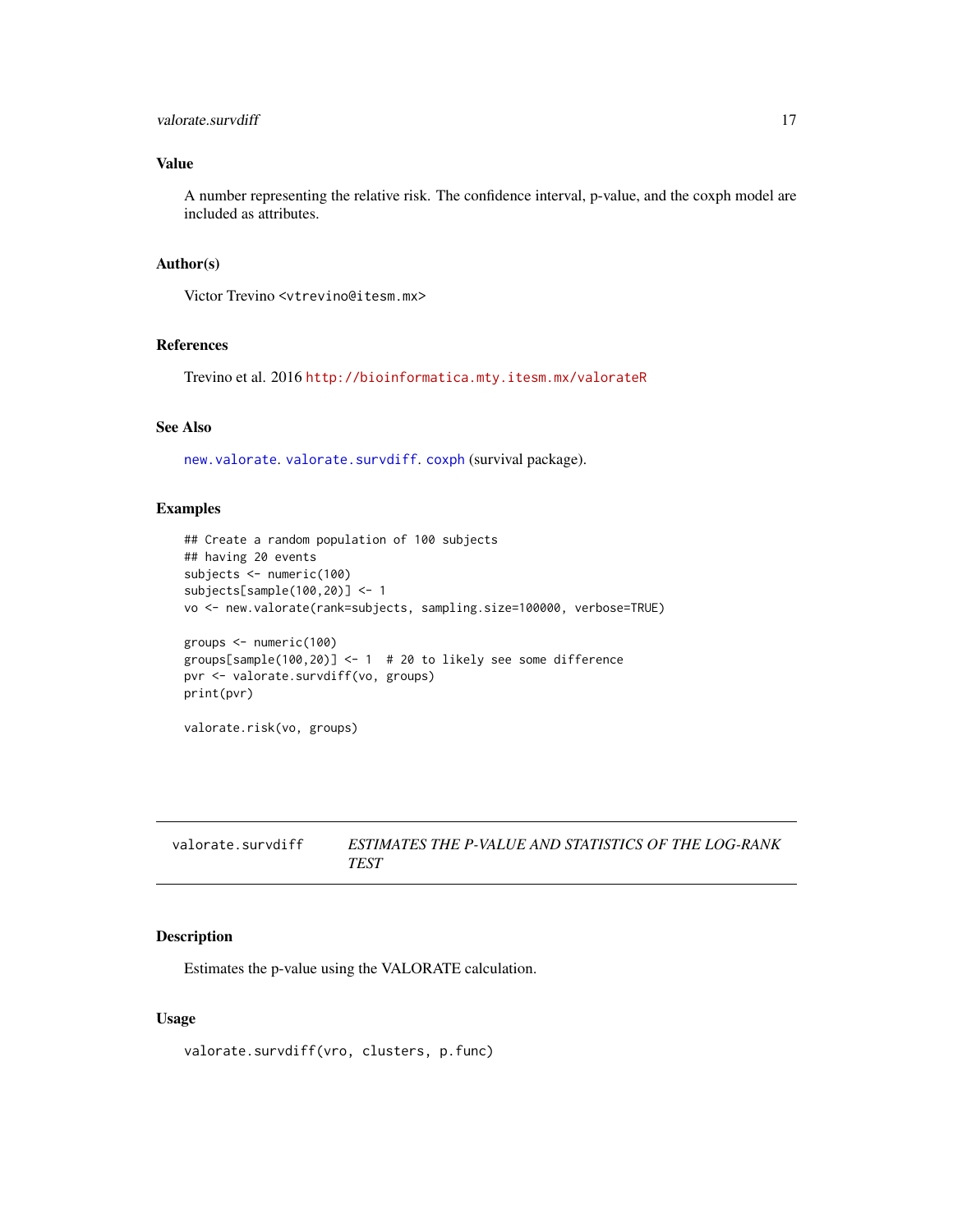#### <span id="page-17-0"></span>Arguments

| vro      | the valorate object.                                                                                                                                                                                                                                              |
|----------|-------------------------------------------------------------------------------------------------------------------------------------------------------------------------------------------------------------------------------------------------------------------|
| clusters | a numerical or logical vector representing the two survival groups encoded in<br>1/TRUE for those 'mutated' (in the group of interest) or 1/FALSE for those who<br>not. Basically this value is the 'x' vector in the VALORATE re-formulation. See<br>references. |
| p.func   | the function that provides the estimation. The default is valorate p value sampling.<br>See valorate.p.value.                                                                                                                                                     |

#### Details

The main function to estimate the p-value of the difference of two survival curves under the VAL-ORATE algorithm. Because the definition of the survival group as '1' or '0' is arbitrary, the actual calculation is performed over the less frequent group. From clusters and s=sum(clusters), n1 is determined as the min(s, length(clusters)-s). Then a call for prepare.n1 is performed and finally the p-value estimations. The statistics are added as attributes.

#### Value

the estimated p-value.

#### Author(s)

Victor Trevino <vtrevino@itesm.mx>

#### References

Trevino et al. 2016 <http://bioinformatica.mty.itesm.mx/valorateR>

#### See Also

[new.valorate](#page-1-1). [valorate.p.value](#page-6-1). [valorate.plot.empirical](#page-8-1).

#### Examples

```
## Create a random population of 100 subjects
## having 20 events
subjects <- numeric(100)
subjects[sample(100,20)] <- 1
vo <- new.valorate(rank=subjects, sampling.size=100000, verbose=TRUE)
```

```
groups <- numeric(100)
groups[sample(100,4)] <- 1 # only 4 subjects are within the 'mutated' group
pvr <- valorate.survdiff(vo, groups)
print(pvr)
```